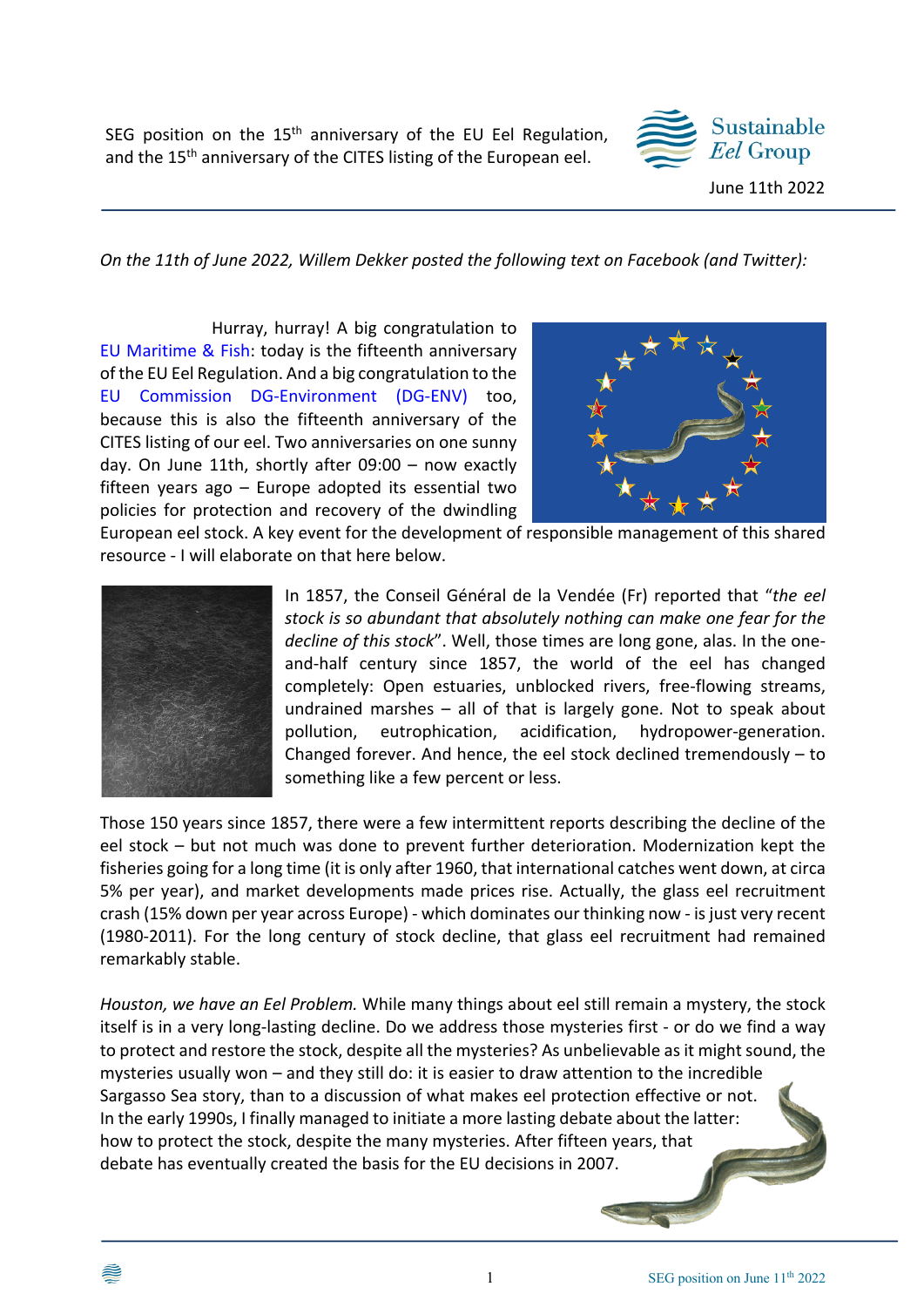The eel stock is distributed over almost all of Europe and the Mediterranean  $-$  in just a single biological population. Hence, the centennial decline of the stock is our shared problem, which none of us can solve on his/her own. We depend on each other.

For a century, one has primarily pursued technical solutions for the Eel Problem, and tried to compensate, rather than to stop or mitigate the decline – without much effect.



In the early 2000s, fishing restrictions (closing fisheries) and other simple measures were considered, but not any single measure fitted all circumstances, and a simple "closing fisheries" would just stimulate illegal practices. There is no feasible "one size fits all" to protect the eel across the continent. So we need to respect our differences (between countries, between habitats), and adapt the protective measures to that. *In varietate concordia*.

Today's anniversary Regulation made a fundamental break-through in two ways: 1. Chopping up the huge international problem into manageable, national chunks (distribute control), and 2. Making the national governments responsible for an adequate, locally adapted protection (subsidiarity, thus avoiding the unproductive one-size-fits-all) under international coordination. Effectively, the Eel Regulation brought the EU house in order for the eel, and the CITES listing then added to that by "closing the back-door". Doors



closed, unwanted exports (legal or illegal) would not disrupt the EU-internal protection efforts.

The Eel Regulation and CITES listing were adopted in 2007, implemented around 2010. At that time, many protective measures were taken, all over Europe. Remarkably, the 30-year decline in glass eel recruitment then halted after 2011. To be honest: I had hoped for this, but truly not expected such to happen anymore.

A significant good start of eel protection, a first success – and then, a kind of eel-fatigue crept in. Following the initial successful years, most countries froze their actions, scientific evaluations did not provide effective feedback, and the eel policies thus remained half-baked.



The recruitment of young eel has stabilized since 2011, but not truly recovered. The adult escapement target (40%, the long-term target of the Eel Regulation) is achieved in not many areas. Have we failed? Well, manage your expectations: neither the recruitment, nor the escapement could have truly recovered, as long as we have not reached the minimal protection agreed in the Eel Regulation, in 2007. So yes, we failed – but not so much in the outcome for the eel, more in our own efforts to create the necessary conditions.